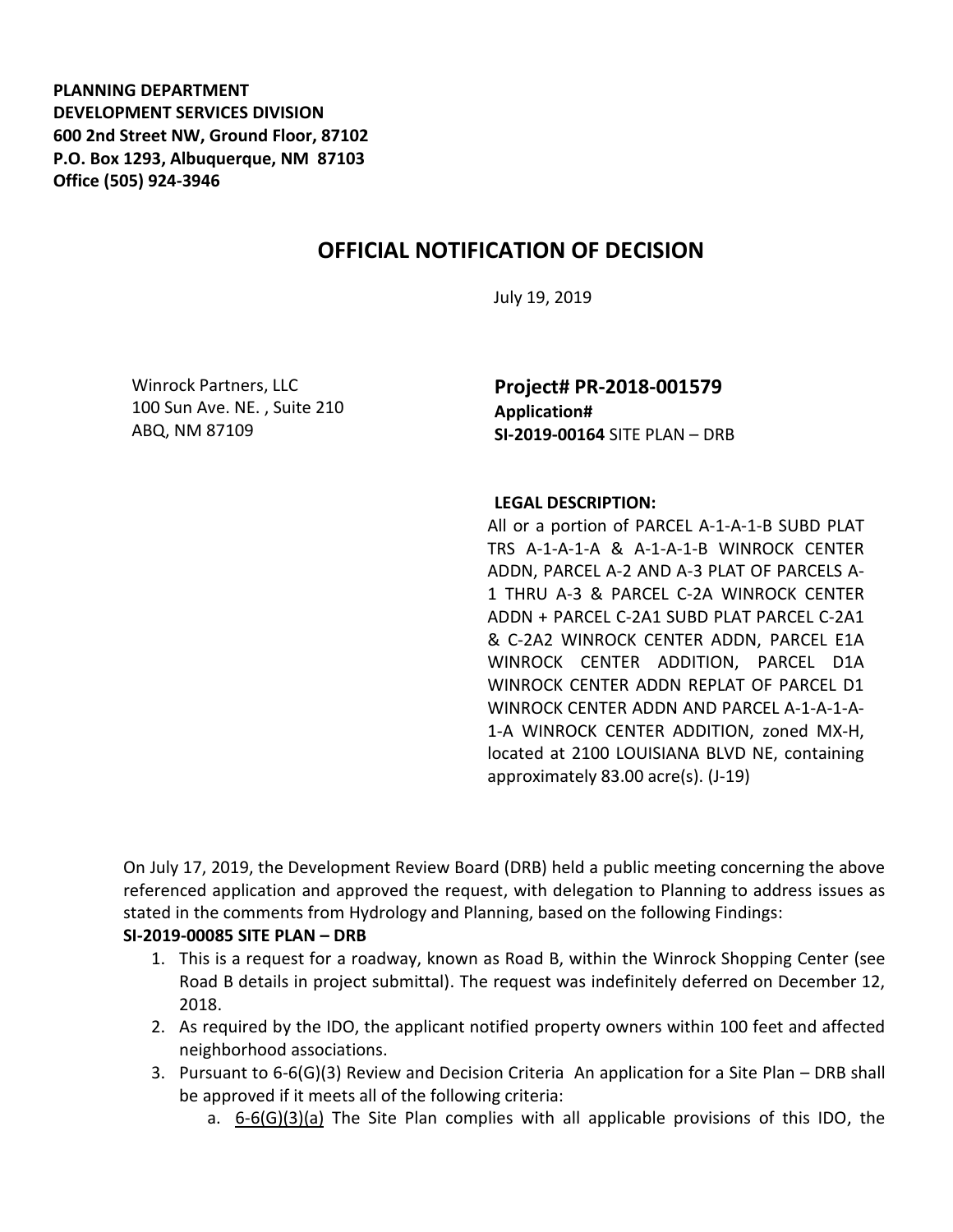Official Notice of Decision Project # PR-2019-001579 Application# SI-2019-00164 July 19, 2019 Page 2 of 3

> DPM, other adopted City regulations, and any conditions specifically applied to development of the property in a prior permit or approval affecting the property.

b. 6-6(G)(3)(b) The City's existing infrastructure and public improvements, including but not limited to its street, trail, drainage, and sidewalk systems, have adequate capacity to serve the proposed development, and any burdens on those systems have been mitigated to the extent practicable.

The site has access to a full range of urban services including utilities, roads, and emergency services.

c.  $6-6(G)(3)(c)$  The Site Plan mitigates any significant adverse impacts on the surrounding area to the maximum extent practicable. The project continues the redevelopment of the shopping center and provides additional access through the site.

## **Conditions:**

- 1. This Site Plan is valid 5 years from DRB approval (August 1, 2019). An extension may be requested prior to the expiration date.
- 2. Final sign off is delegated to Planning to check for an executed IIA and to check for Hydrology comments.
- 3. The applicant will bring two paper copies to be signed off by Planning. Planning will keep one signed off copy. A pdf of the signed off set will then be email to the PLNDRS.

APPEAL: If you wish to appeal this decision, you must do so within 15 days of the DRB's decision or by **AUGUST 1, 2019.** The date of the DRB's decision is not included in the 15-day period for filing an appeal, and if the 15<sup>th</sup> day falls on a Saturday, Sunday or Holiday, the next working day is considered as the deadline for filing the appeal.

For more information regarding the appeal process, please refer to Section 14-16-6-4(U) of the Integrated Development Ordinance (IDO). A Non-Refundable filing fee will be calculated at the Land Development Coordination Counter and is required at the time the appeal is filed.

You will receive notification if any person files an appeal. If there is no appeal, you can receive Building Permits at any time after the appeal deadline quoted above, provided all conditions imposed at the time of approval have been met. Applicants submitting for building permit prior to the completion of the appeal period do so at their own risk. Successful applicants are reminded that there may be other City regulations of the IDO that must be complied with, even after approval of the referenced application(s).